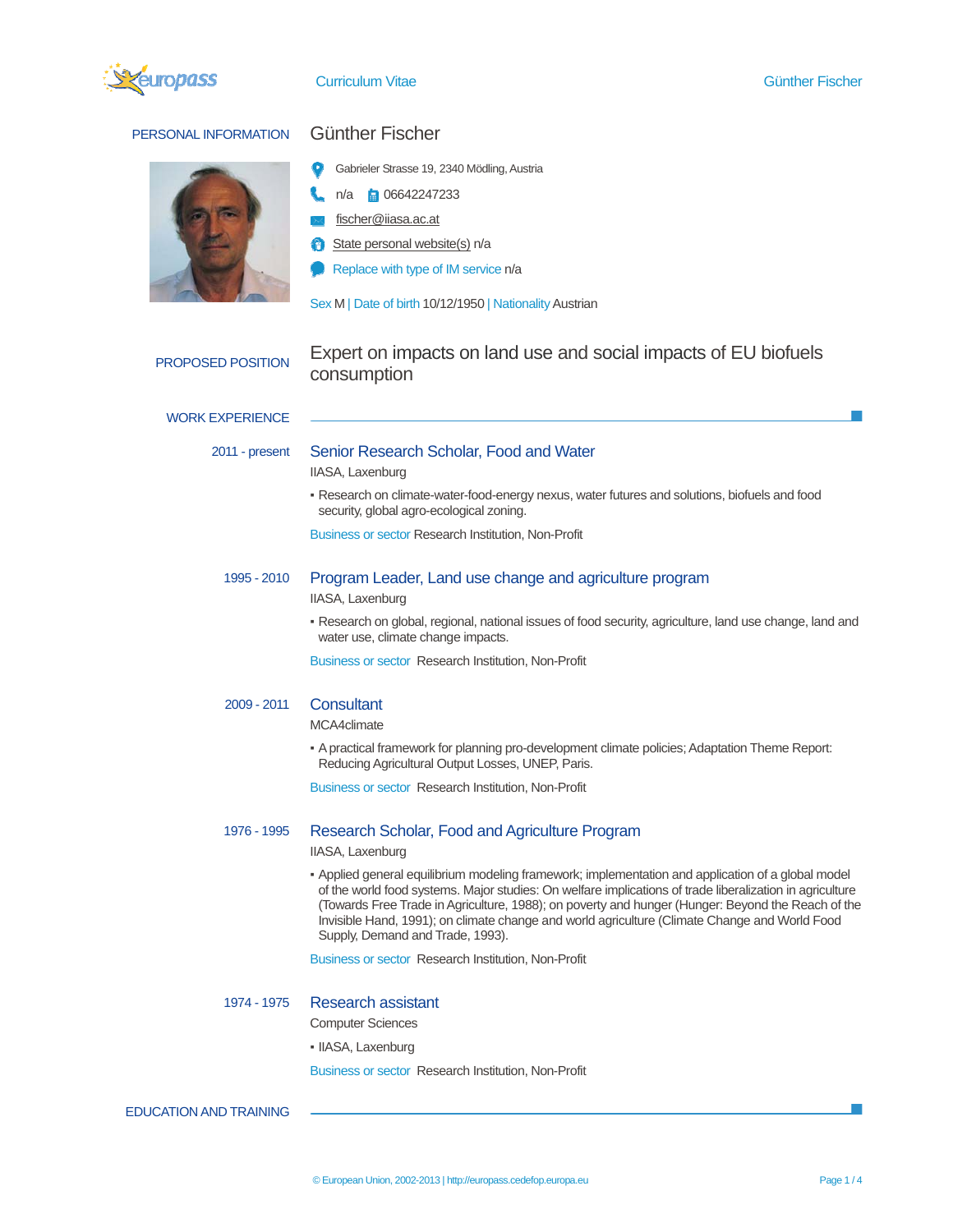

| 1974                               | (Diplom-Ingenieur) in Technical mathematics, information and data-<br>processing<br>Technical University, Vienna, Austria                                                               |                |                           |                   |                |
|------------------------------------|-----------------------------------------------------------------------------------------------------------------------------------------------------------------------------------------|----------------|---------------------------|-------------------|----------------|
|                                    | - Principal subjects: Mathematics, Statistics, Informatics, Functional analysis, Numerical analysis.                                                                                    |                |                           |                   |                |
| 1972                               | Diploma (1. Staatsprüfung, with honors) in Technical Mathematics<br>Technical University, Vienna, Austria<br>- Principal subjects: Mathematics, Statistics, Probability theory, Algebra |                |                           |                   |                |
| 1969                               | Abitur (Matura with honors)<br>Bundesrealgymnasium, Moedling, Austria                                                                                                                   |                |                           |                   |                |
| <b>PERSONAL SKILLS</b>             |                                                                                                                                                                                         |                |                           |                   |                |
| Mother tongue(s)                   | German                                                                                                                                                                                  |                |                           |                   |                |
| Other language(s)                  | <b>UNDERSTANDING</b>                                                                                                                                                                    |                | <b>SPEAKING</b>           |                   | <b>WRITING</b> |
|                                    | Listening                                                                                                                                                                               | Reading        | <b>Spoken interaction</b> | Spoken production |                |
| English                            | C <sub>2</sub>                                                                                                                                                                          | C <sub>2</sub> | C <sub>2</sub>            | C <sub>2</sub>    | C <sub>2</sub> |
|                                    | Replace with name of language certificate. Enter level if known.                                                                                                                        |                |                           |                   |                |
| Italian, French, Latin             | <b>B1</b>                                                                                                                                                                               | <b>B1</b>      | B <sub>1</sub>            | B <sub>1</sub>    | B <sub>1</sub> |
|                                    | Replace with name of language certificate. Enter level if known.                                                                                                                        |                |                           |                   |                |
|                                    | Levels: A1/2: Basic user - B1/2: Independent user - C1/2 Proficient user<br>Common European Framework of Reference for Languages                                                        |                |                           |                   |                |
| <b>Communication skills</b>        | - excellent communication skills gained through my experience as project and program leader                                                                                             |                |                           |                   |                |
| Organisational / managerial skills | - leadership (lead a research program including more than 15 people)                                                                                                                    |                |                           |                   |                |
| <b>Job-related skills</b>          | - unique skills in programming and modelling as well as analysis of mathematical models for future<br>scenario outcomes.                                                                |                |                           |                   |                |
| <b>Computer skills</b>             | • Microsoft Office, fortran, C++, R, SPSS, GAMS, GIS,                                                                                                                                   |                |                           |                   |                |
| <b>Other skills</b>                | n/a                                                                                                                                                                                     |                |                           |                   |                |
| <b>Driving licence</b>             | - B                                                                                                                                                                                     |                |                           |                   |                |
| <b>ADDITIONAL INFORMATION</b>      |                                                                                                                                                                                         |                |                           |                   |                |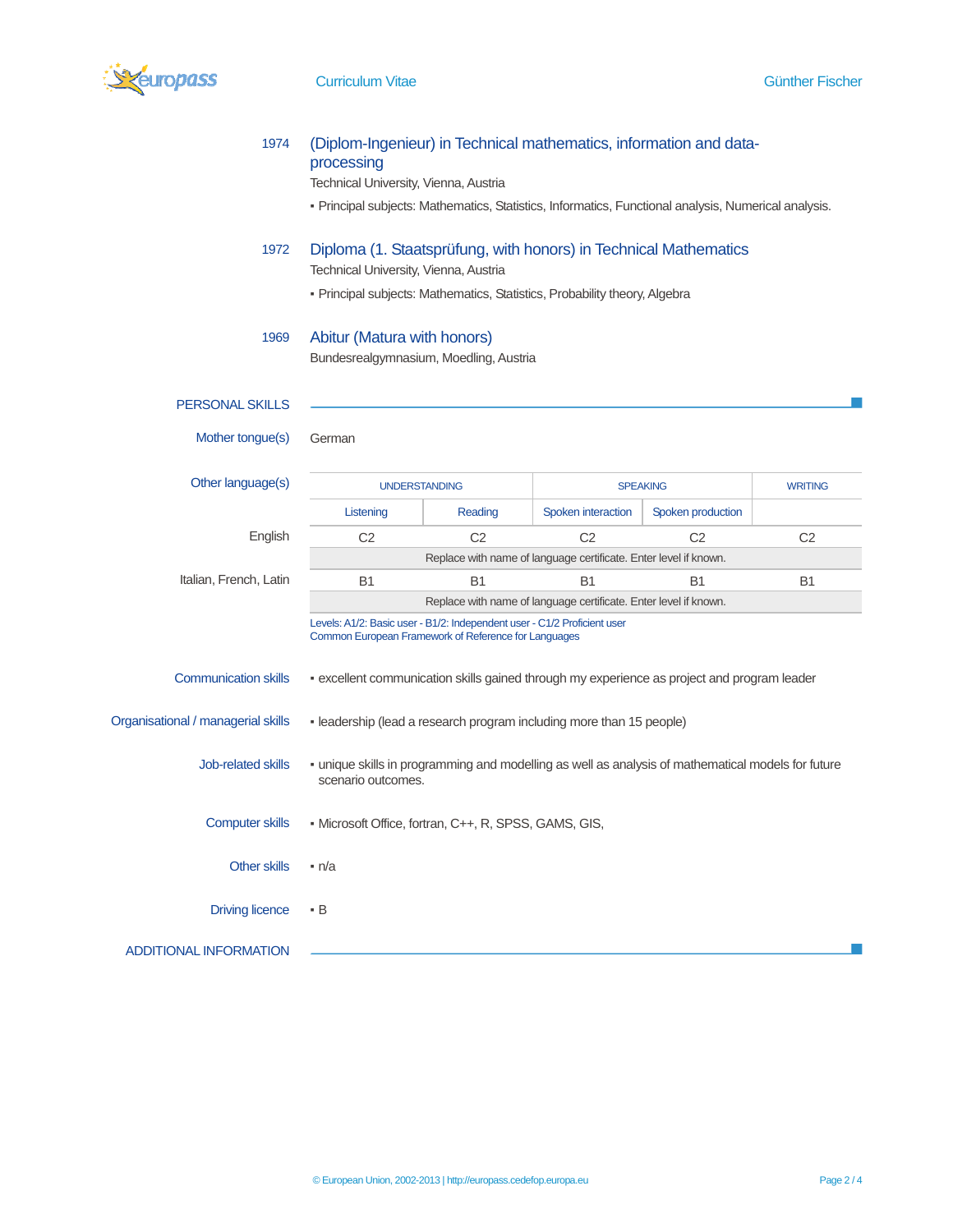**Curriculum Vitae Curriculum Vitae Curriculum Vitae Curriculum Vitae Curriculum Vitae Curriculum Vitae Curriculum Vitae Curriculum Vitae Curriculum Vitae Curriculum Vitae Curriculum Vitae Curriculum Vitae Curriculum Vitae** 

- Publications Bruckner M, Fischer G, Tramberend S & Giljum S (2015). Measuring telecouplings in the global land system: a review and comparative evaluation of land footprint accounting method. Ecological Economics, 114:11-21(June 2015).
	- Fan D, Ding Q, Tian Z, Sun L & Fischer G (2015). Simulating the adaptive measures of soybean production to climate change in China: based on cross-scale model coupling. In: Huang C & et al (Eds) (eds), Emerging Economies, Risk and Development, and Intelligent Technology: Proceedings of the 5th International Conference on Risk Analysis and Crisis Response. June 1-3, 2015, Tangier, Morocco pp. 143-149 (2015).
	- Tian Z, Liang Z, Sun L, Zhong H, Qiu H, Fischer G & Zhao S (2015). Agriculture under climate change in China: mitigate the risks by grasping the emerging opportunities. Human and Ecological Risk Assessment, 21(5):1259-1276 (July 2015).
	- Wang X, Li X, Fischer G, Sun L, Tan M, Xin l & Liang Z (2015). Impact of the changing area sown to winter wheat on crop water footprint in the North China Plain. Ecological Indicators, 57:100-109 (October 2015)(Published online 14 May 2015).
	- Purohit P & Fischer G (2014). Second-generation Biofuel Potential in India: Sustainability and Cost Considerations. UNEP Riso Centre on Energy, Climate and Sustainable Development, Technical University of Denmark (June 2014).
	- Welsch M, Hermann S, Howells M, Rogner H-H, Young C, Ramma I, Bazilian M, Fischer G, Alfstad T, Gielen D, Le Blanc D, Roehrl RA, Steduto P, Mueller A (2014). Adding value with CLEWS - Modelling the energy system and its interdependencies for Mauritius. Applied Energy, 113:1434- 1445 (January 2014) (Published online 27 September 2013).
	- Tian Z, Zhong H, Sun L, Fischer G, van Velthuizen HT, Liang Z (2013). Improving performance of Agro-Ecological Zone (AEZ) modeling by cross-scale model coupling: An application to japonica rice production in Northeast China. Ecological Modelling, Article in press (Published online 26 December 2013).
	- Tian Z, Yang X, Sun L, Fischer G, Liang Z, Pan J (2013). Agroclimatic conditions in China under climate change scenarios projected from regional climate models. International Journal of Climatology, Article in press (Published online 28 December 2013).
	- Tian Z, Liang Z, Zhong H, Qiu H, Sun L, Fischer G, van Velthuizen HT, Cao G, Zhao S (2013). Upside potential versus downside risk in Chinese agriculture under climate change. Intelligent Systems and Decision Making for Risk Analysis and Crisis Response: Proceedings, RACR 2013, C. Huang, C. Kahraman (Eds), 27-29 August 2013, Istanbul, Turkey pp.291-297.
	- Howells M, Hermann S, Welsch M, Bazilian M, Segerström R, Alfstad T, Gielen D, Rogner H, Fischer G, van Velthuizen H, Wiberg D, Young C, Roehrl RA, Mueller A, Steduto P, Ramma I (2013). Integrated analysis of climate change, land-use, energy and water strategies. Nature Climate Change 3, 621-626 (Pulished online 25 June 2013).
	- Fischer G, Hizsnyik E, van Velthuizen H, Wiberg D, Hermann S (2013). Climate, Land, Energy & Water Strategies: A case study of Mauritius. Agro-ecological assessment, methodology and results. International Institute for Applied Systems Analysis, Laxenburg, Austria.
	- Teixeira E, Fischer G, van Velthuizen H, Walter C, Ewert F (2013). Global hot-spots of heat stress on agricultural crops due to climate change. Agricultural and Forest Meteorology, 170:206-215 (15 March 2013) (Published online 5 October 2011).
	- Cuypers D, Geerken T, Gorissen L, Lust A, Peters G, Karstensen J, Fischer G, Hizsnyik E, Prieler S, van Velthuizen H (2013). The impact of EU consumption on deforestation: Comprehensive analysis of the impact of EU consumption on deforestation. Study funded by the European Commission, DG ENV Contract N° 070307/2010/577031/ETU/E2 Final Report, Technical Report - 2013 – 063.
	- Ermolieva T, Ermoliev Y, Obersteiner M, Makowski M, Fischer G (2013). Dams and catastrophe risk: Discounting in long term planning. In Integrated Catastrophe Risk Modeling: Supporting Policy Processes, A Amendola, T Ermolieva, J Linnerooth-Bayer, R Mechler (eds). Springer, Dordrecht pp.73-92
	- Fischer G, Winiwarter W, Cao G-Y, Ermolieva T, Hizsnyik E, Klimont Z, Wiberg D, Zheng XY (2012). Implications of population growth and urbanization on agricultural risks in China. Population & Environment, 33(2-3):243-258 (March 2012) (Published online 10 May 2011)
	- Prieler S, Fischer G, van Velthuizen H (2013). Land and the food fuel competition: Insights from Modelling. (Published online 10 October 2012). Wiley Interdisciplinary Reviews: Energy and Environment. WIREs Energy Environment, 2(2):199-217 (March/April 2013).
	- Fischer G, Winiwarter W, Ermolieva T, Cao G-Y, van Velthuizen H, Klimont Z, Schoepp W, van Veen W, Wiberg D, Wagner F (2012). Sustainable agriculture in China: Estimation and reduction of nitrogen impacts. In Managing Safety of Heterogeneous Systems, Y. Ermoliev, M. Makowski, K. Marti (eds). Springer-Verlag, Heidelberg, Germany pp.327-350 (February 2012).
	- Tian Z, Zhong H, Shi R, Sun L, Fischer G, Liang Z (2012). Estimating potential yield of wheat production in China based on cross-scale data-model fusion. Frontiers of Earth Science, 6(4):364- 372 (December 2012) (Published online October 2012).